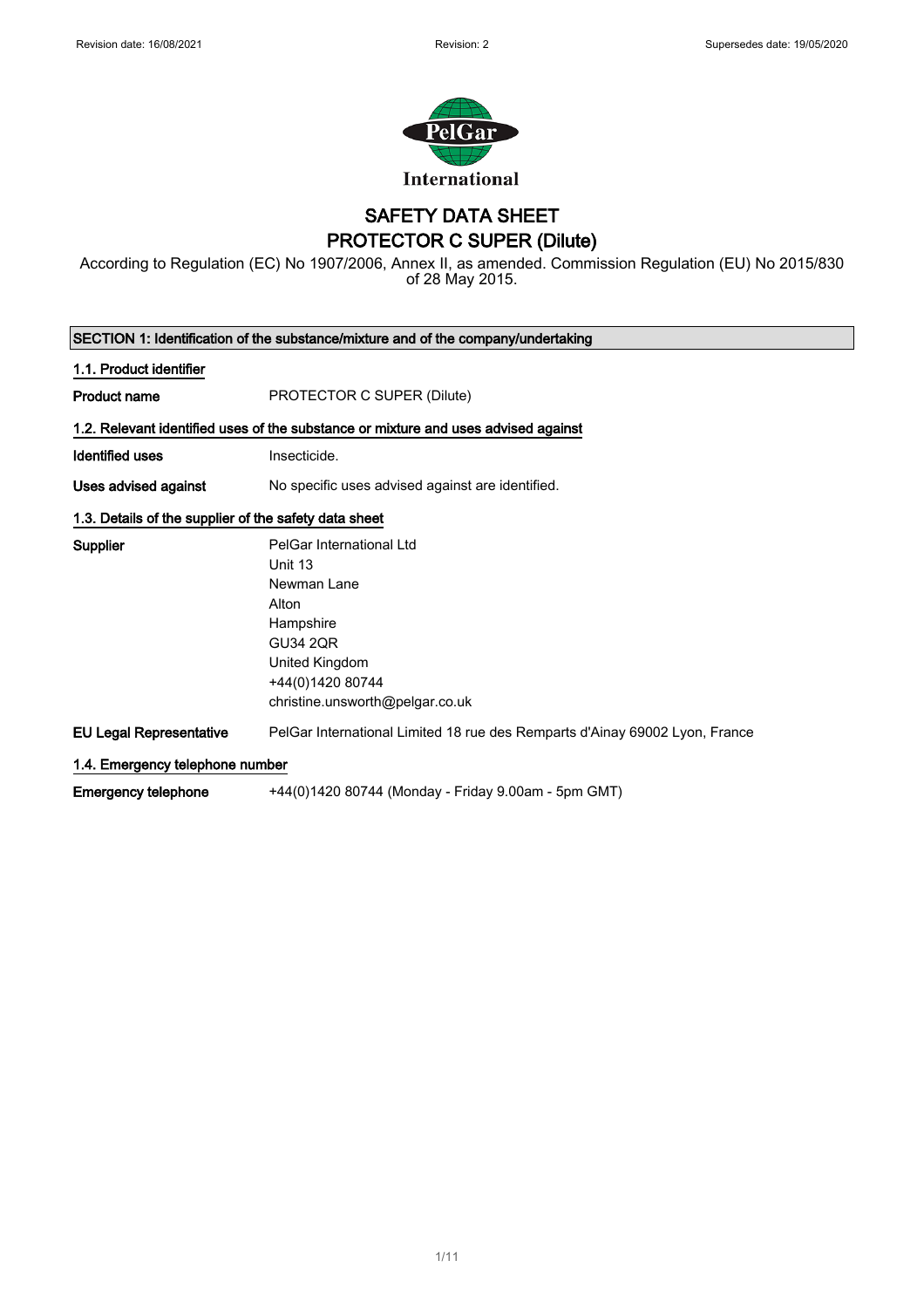| National emergency telephone Austria: +43 1 406 43 43 |                                                                         |
|-------------------------------------------------------|-------------------------------------------------------------------------|
| number                                                | Belgium: 070 245 245                                                    |
|                                                       | Bulgaria: +359 2 9154 233                                               |
|                                                       | Croatia: +3851 2348 342                                                 |
|                                                       | <b>Cyprus: 1401</b>                                                     |
|                                                       | Czech Republic: +420 224 919 293, +420 224 915 402                      |
|                                                       | Denmark: +45 8212 1212                                                  |
|                                                       | Estonia: 16662                                                          |
|                                                       | Finland: 0800 147 111                                                   |
|                                                       | France: +33 (0) 145 42 59 59                                            |
|                                                       | Germany: +44 (0)1420 80744 (9am-5pm Monday- Friday GMT)                 |
|                                                       | Greece: (0030) 2107793777                                               |
|                                                       | Hungary: +36-80-201-199                                                 |
|                                                       | Iceland: (+354) 543 1000 / 112                                          |
|                                                       | Ireland: Members of Public: +353 (01) 809 2166. (8am-10pm daily)        |
|                                                       | Ireland: Healthcare Professionals: +353 (01) 809 2566 (24 hour service) |
|                                                       | Italy: 0382-24444                                                       |
|                                                       | Latvia: +371 67042473                                                   |
|                                                       | Liechtenstein: +44 (0)1420 80744 (9am-5pm Monday- Friday GMT)           |
|                                                       | Lithuania: +370 (85) 2362052                                            |
|                                                       | Luxembourg: 8002 5500                                                   |
|                                                       | Malta: +44 (0)1420 80744 (9am-5pm Monday- Friday GMT)                   |
|                                                       | Netherlands: +31(0)30 274 8888 Healthcare Professionals only            |
|                                                       | Norway: 22 59 13 00                                                     |
|                                                       | Poland: +44 (0)1420 80744 (9am-5pm Monday- Friday GMT)                  |
|                                                       | Portugal: +351 800 250 250                                              |
|                                                       | Romania: +40213183606                                                   |
|                                                       | Slovakia: +421 2 5477 4166                                              |
|                                                       | Slovenia: 112                                                           |
|                                                       | Spain: +34 91 562 04 20                                                 |
|                                                       | Sweden: 112 - Begär Giftinformation                                     |

### SECTION 2: Hazards identification

2.1. Classification of the substance or mixture

| Classification (EC 1272/2008)   |                                                                                                                                                  |
|---------------------------------|--------------------------------------------------------------------------------------------------------------------------------------------------|
| <b>Physical hazards</b>         | Not Classified                                                                                                                                   |
| <b>Health hazards</b>           | Not Classified                                                                                                                                   |
| <b>Environmental hazards</b>    | Aquatic Acute 1 - H400 Aquatic Chronic 1 - H410                                                                                                  |
| 2.2. Label elements             |                                                                                                                                                  |
| <b>Hazard pictograms</b>        |                                                                                                                                                  |
| Signal word                     | Warning                                                                                                                                          |
| <b>Hazard statements</b>        | H410 Very toxic to aquatic life with long lasting effects.                                                                                       |
| <b>Precautionary statements</b> | P273 Avoid release to the environment.<br>P391 Collect spillage.<br>P501 Dispose of contents/ container in accordance with national regulations. |
| UFI                             | UFI: HUC0-Q0X1-W00X-PNYC                                                                                                                         |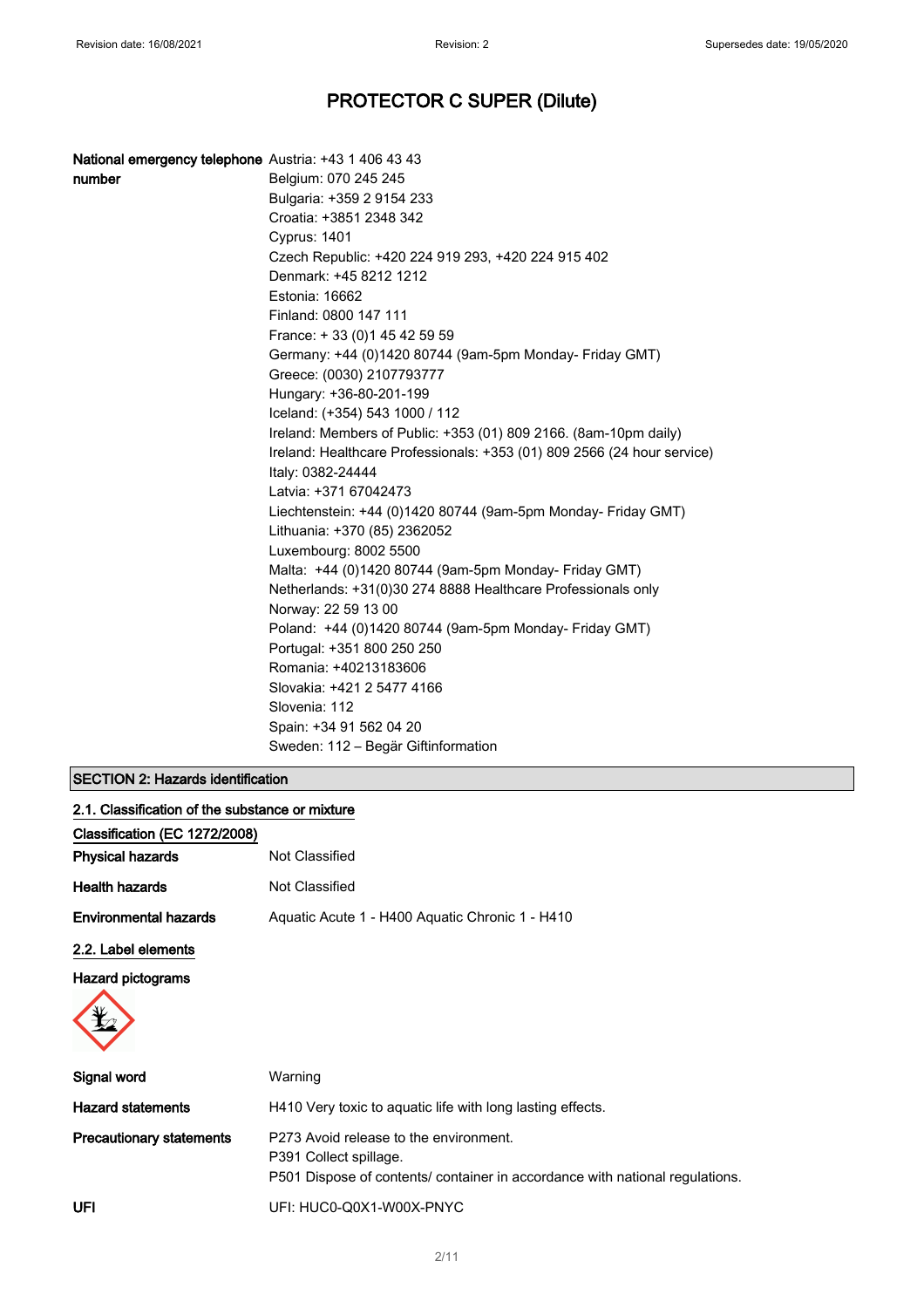### 2.3. Other hazards

This product does not contain any substances classified as PBT or vPvB.

| SECTION 3: Composition/information on ingredients                   |                           |    |
|---------------------------------------------------------------------|---------------------------|----|
| 3.2. Mixtures                                                       |                           |    |
| <b>CYPERMETHRIN TECHNICAL</b>                                       |                           | 1% |
| CAS number: 52315-07-8                                              | EC number: 257-842-9      |    |
| M factor (Acute) = $1000$                                           | M factor (Chronic) = 1000 |    |
|                                                                     |                           |    |
| Classification                                                      |                           |    |
| Acute Tox. 4 - H302                                                 |                           |    |
| Acute Tox. 4 - H332                                                 |                           |    |
| STOT SE 3 - H335                                                    |                           |    |
| Aquatic Acute 1 - H400                                              |                           |    |
| Aquatic Chronic 1 - H410                                            |                           |    |
| Pyriproxifen                                                        |                           | 1% |
| CAS number: 95737-68-1                                              | EC number: 429-800-1      |    |
| M factor (Acute) = $1$                                              | M factor (Chronic) = $1$  |    |
| Classification                                                      |                           |    |
| Aquatic Acute 1 - H400                                              |                           |    |
| Aquatic Chronic 1 - H410                                            |                           |    |
|                                                                     |                           |    |
| Pyrethrum 50% Pale Extract (Chrysanthemum                           |                           | 1% |
| cinerariaefolium extract in Petroleum Distillates - from open       |                           |    |
| and mature flowers of Tanacetum cinerariifolium obtained            |                           |    |
| with supercritical carbondioxide)                                   |                           |    |
| CAS number: 89997-63-7                                              | EC number: 289-699-3      |    |
| M factor (Acute) = $100$                                            | M factor (Chronic) = 100  |    |
| Classification                                                      |                           |    |
| Acute Tox. 4 - H302                                                 |                           |    |
| Acute Tox. 4 - H332                                                 |                           |    |
| Skin Sens. 1B - H317                                                |                           |    |
| Asp. Tox. 1 - H304                                                  |                           |    |
| Aquatic Acute 1 - H400                                              |                           |    |
| Aquatic Chronic 1 - H410                                            |                           |    |
| The full text for all hazard statements is displayed in Section 16. |                           |    |

SECTION 4: First aid measures

#### 4.1. Description of first aid measures

| General information | If in doubt, get medical attention promptly. Show this Safety Data Sheet to the medical<br>personnel.                                                                                                                  |
|---------------------|------------------------------------------------------------------------------------------------------------------------------------------------------------------------------------------------------------------------|
| <b>Inhalation</b>   | Move affected person to fresh air and keep warm and at rest in a position comfortable for<br>breathing. Loosen tight clothing such as collar, tie or belt. Get medical attention if symptoms<br>are severe or persist. |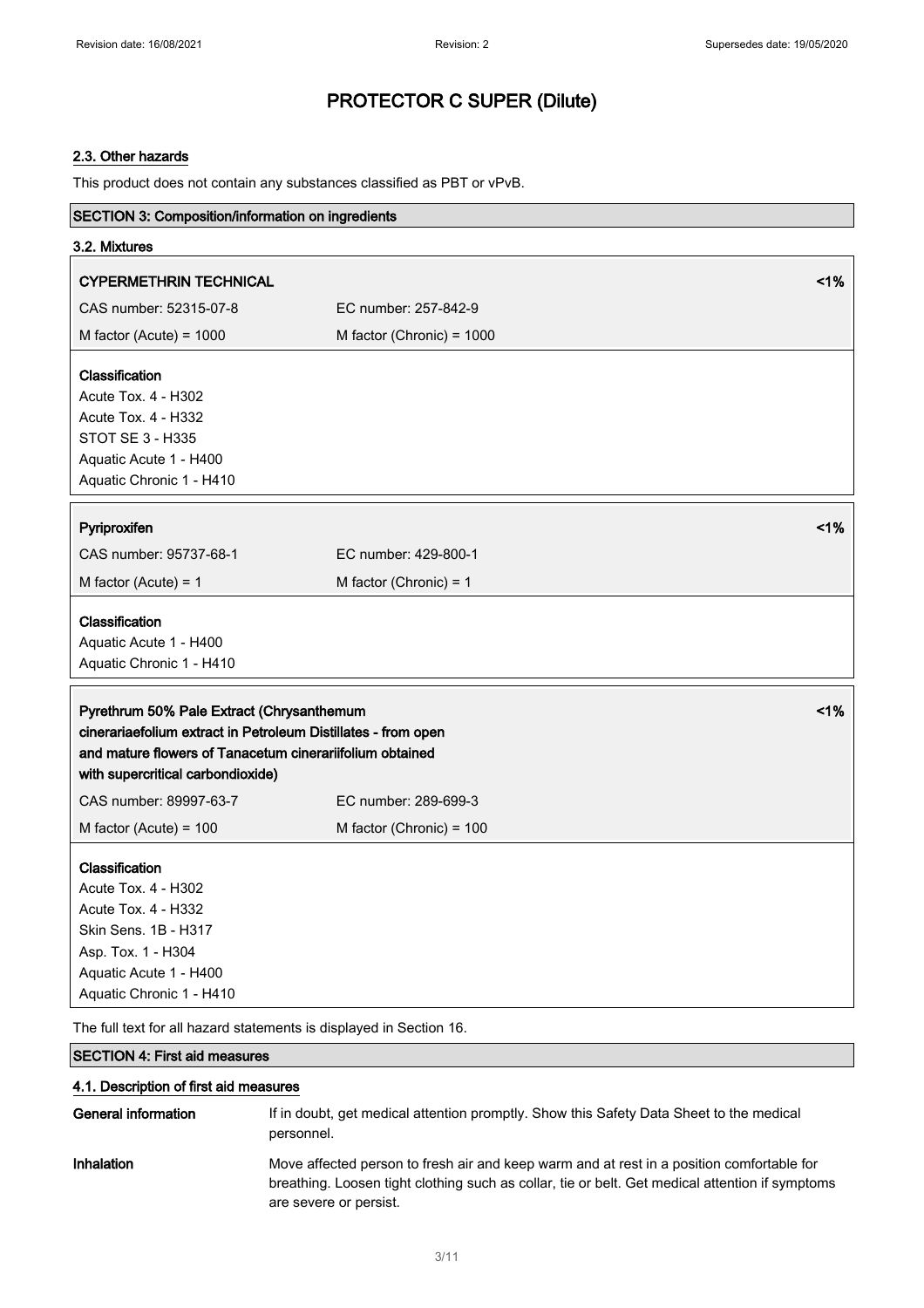| Ingestion                                                                       | Rinse mouth thoroughly with water. Get medical advice/attention if you feel unwell. Do not<br>induce vomiting unless under the direction of medical personnel.                                                                                                                                                                                                                                                                                                                                                                                                                       |  |
|---------------------------------------------------------------------------------|--------------------------------------------------------------------------------------------------------------------------------------------------------------------------------------------------------------------------------------------------------------------------------------------------------------------------------------------------------------------------------------------------------------------------------------------------------------------------------------------------------------------------------------------------------------------------------------|--|
| <b>Skin contact</b>                                                             | Rinse with water.                                                                                                                                                                                                                                                                                                                                                                                                                                                                                                                                                                    |  |
| Eye contact                                                                     | Remove any contact lenses and open eyelids wide apart. Rinse with water. Get medical<br>attention if any discomfort continues.                                                                                                                                                                                                                                                                                                                                                                                                                                                       |  |
| <b>Protection of first aiders</b>                                               | First aid personnel should wear appropriate protective equipment during any rescue.                                                                                                                                                                                                                                                                                                                                                                                                                                                                                                  |  |
|                                                                                 | 4.2. Most important symptoms and effects, both acute and delayed                                                                                                                                                                                                                                                                                                                                                                                                                                                                                                                     |  |
| <b>General information</b>                                                      | The severity of the symptoms described will vary dependent on the concentration and the<br>length of exposure.                                                                                                                                                                                                                                                                                                                                                                                                                                                                       |  |
| Inhalation                                                                      | No specific symptoms known.                                                                                                                                                                                                                                                                                                                                                                                                                                                                                                                                                          |  |
| Ingestion                                                                       | No specific symptoms known.                                                                                                                                                                                                                                                                                                                                                                                                                                                                                                                                                          |  |
| <b>Skin contact</b>                                                             | May cause sensitisation or allergic reactions in sensitive individuals.                                                                                                                                                                                                                                                                                                                                                                                                                                                                                                              |  |
| Eye contact                                                                     | No specific symptoms known. May be slightly irritating to eyes.                                                                                                                                                                                                                                                                                                                                                                                                                                                                                                                      |  |
| 4.3. Indication of any immediate medical attention and special treatment needed |                                                                                                                                                                                                                                                                                                                                                                                                                                                                                                                                                                                      |  |
| Notes for the doctor                                                            | Treat symptomatically.                                                                                                                                                                                                                                                                                                                                                                                                                                                                                                                                                               |  |
| <b>SECTION 5: Firefighting measures</b>                                         |                                                                                                                                                                                                                                                                                                                                                                                                                                                                                                                                                                                      |  |
| 5.1. Extinguishing media                                                        |                                                                                                                                                                                                                                                                                                                                                                                                                                                                                                                                                                                      |  |
| Suitable extinguishing media                                                    | The product is not flammable. Extinguish with alcohol-resistant foam, carbon dioxide, dry<br>powder or water fog. Use fire-extinguishing media suitable for the surrounding fire.                                                                                                                                                                                                                                                                                                                                                                                                    |  |
| Unsuitable extinguishing<br>media                                               | Do not use water jet as an extinguisher, as this will spread the fire.                                                                                                                                                                                                                                                                                                                                                                                                                                                                                                               |  |
| 5.2. Special hazards arising from the substance or mixture                      |                                                                                                                                                                                                                                                                                                                                                                                                                                                                                                                                                                                      |  |
| Specific hazards                                                                | Containers can burst violently or explode when heated, due to excessive pressure build-up.                                                                                                                                                                                                                                                                                                                                                                                                                                                                                           |  |
| <b>Hazardous combustion</b><br>products                                         | Thermal decomposition or combustion products may include the following substances:<br>Harmful gases or vapours.                                                                                                                                                                                                                                                                                                                                                                                                                                                                      |  |
| 5.3. Advice for firefighters                                                    |                                                                                                                                                                                                                                                                                                                                                                                                                                                                                                                                                                                      |  |
| Protective actions during<br>firefighting                                       | Avoid breathing fire gases or vapours. Evacuate area. Cool containers exposed to heat with<br>water spray and remove them from the fire area if it can be done without risk. Cool containers<br>exposed to flames with water until well after the fire is out. If a leak or spill has not ignited, use<br>water spray to disperse vapours and protect men stopping the leak. Avoid discharge to the<br>aquatic environment. Control run-off water by containing and keeping it out of sewers and<br>watercourses. If risk of water pollution occurs, notify appropriate authorities. |  |
| Special protective equipment<br>for firefighters                                | Wear positive-pressure self-contained breathing apparatus (SCBA) and appropriate protective<br>clothing. Firefighter's clothing conforming to European standard EN469 (including helmets,<br>protective boots and gloves) will provide a basic level of protection for chemical incidents.                                                                                                                                                                                                                                                                                           |  |
| <b>SECTION 6: Accidental release measures</b>                                   |                                                                                                                                                                                                                                                                                                                                                                                                                                                                                                                                                                                      |  |

#### 6.1. Personal precautions, protective equipment and emergency procedures

Personal precautions Wear protective clothing as described in Section 8 of this safety data sheet. No action shall be taken without appropriate training or involving any personal risk. Do not touch or walk into spilled material.

#### 6.2. Environmental precautions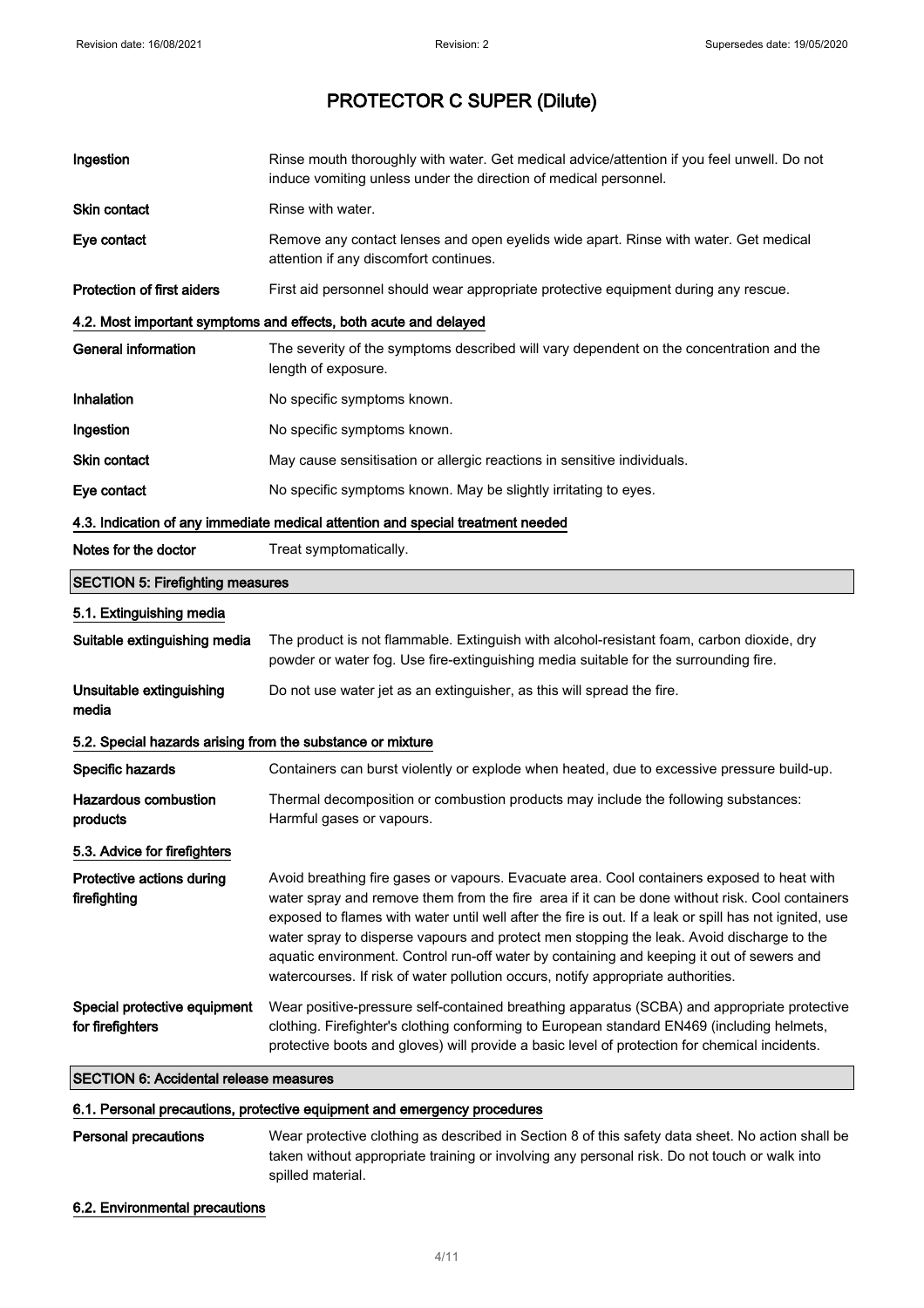Environmental precautions Avoid discharge into drains or watercourses or onto the ground. Avoid discharge to the aquatic environment.

### 6.3. Methods and material for containment and cleaning up

Methods for cleaning up Wear protective clothing as described in Section 8 of this safety data sheet. Clear up spills immediately and dispose of waste safely. Small Spillages: Collect spillage. Large Spillages: Absorb spillage with non-combustible, absorbent material. The contaminated absorbent may pose the same hazard as the spilled material. Collect and place in suitable waste disposal containers and seal securely. Label the containers containing waste and contaminated materials and remove from the area as soon as possible. Flush contaminated area with plenty of water. Wash thoroughly after dealing with a spillage. Dangerous for the environment. Do not empty into drains. For waste disposal, see Section 13.

#### 6.4. Reference to other sections

Reference to other sections For personal protection, see Section 8. See Section 11 for additional information on health hazards. See Section 12 for additional information on ecological hazards. For waste disposal, see Section 13.

#### SECTION 7: Handling and storage

#### 7.1. Precautions for safe handling

protection

| Usage precautions                                       | Read and follow manufacturer's recommendations. Wear protective clothing as described in<br>Section 8 of this safety data sheet. Keep away from food, drink and animal feeding stuffs.<br>Handle all packages and containers carefully to minimise spills. Keep container tightly sealed<br>when not in use. Avoid the formation of mists. Avoid discharge to the aquatic environment. Do<br>not handle until all safety precautions have been read and understood. Do not handle broken<br>packages without protective equipment. Do not reuse empty containers. |
|---------------------------------------------------------|-------------------------------------------------------------------------------------------------------------------------------------------------------------------------------------------------------------------------------------------------------------------------------------------------------------------------------------------------------------------------------------------------------------------------------------------------------------------------------------------------------------------------------------------------------------------|
| Advice on general<br>occupational hygiene               | Wash promptly if skin becomes contaminated. Take off contaminated clothing. Wash<br>contaminated clothing before reuse.                                                                                                                                                                                                                                                                                                                                                                                                                                           |
|                                                         | 7.2. Conditions for safe storage, including any incompatibilities                                                                                                                                                                                                                                                                                                                                                                                                                                                                                                 |
| <b>Storage precautions</b>                              | Store away from incompatible materials (see Section 10). Keep only in the original container.<br>Keep container tightly closed, in a cool, well ventilated place. Keep containers upright. Protect<br>containers from damage.                                                                                                                                                                                                                                                                                                                                     |
| Storage class                                           | Miscellaneous hazardous material storage.                                                                                                                                                                                                                                                                                                                                                                                                                                                                                                                         |
| 7.3. Specific end use(s)                                |                                                                                                                                                                                                                                                                                                                                                                                                                                                                                                                                                                   |
| Specific end use(s)                                     | The identified uses for this product are detailed in Section 1.2.                                                                                                                                                                                                                                                                                                                                                                                                                                                                                                 |
| <b>SECTION 8: Exposure controls/Personal protection</b> |                                                                                                                                                                                                                                                                                                                                                                                                                                                                                                                                                                   |
| 8.1. Control parameters                                 |                                                                                                                                                                                                                                                                                                                                                                                                                                                                                                                                                                   |
| 8.2. Exposure controls                                  |                                                                                                                                                                                                                                                                                                                                                                                                                                                                                                                                                                   |
| Appropriate engineering<br>controls                     | Provide adequate ventilation. Observe any occupational exposure limits for the product or<br>ingredients.                                                                                                                                                                                                                                                                                                                                                                                                                                                         |
| Eye/face protection                                     | Do not spray near eyes or face. Eyewear complying with an approved standard should be<br>worn if a risk assessment indicates eye contact is possible.                                                                                                                                                                                                                                                                                                                                                                                                             |
|                                                         |                                                                                                                                                                                                                                                                                                                                                                                                                                                                                                                                                                   |

Hand protection **Avoid contact with skin.** Chemical resistant gloves required for prolonged or repeated contact.

Other skin and body Wear appropriate clothing to prevent repeated or prolonged skin contact.

Hygiene measures Wash after use and before eating, smoking and using the toilet. Do not eat, drink or smoke when using this product.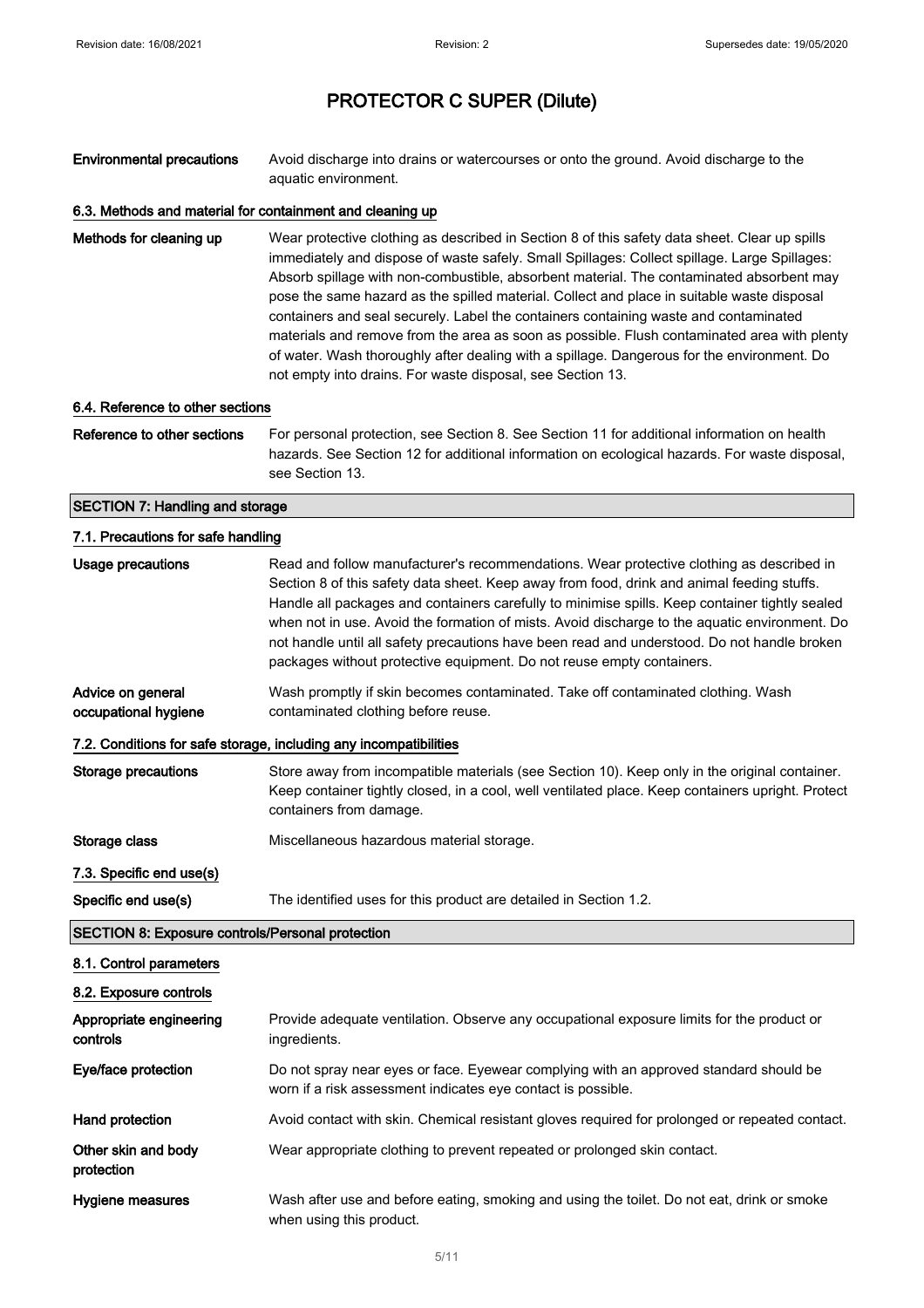| Respiratory protection             | Ensure adequate ventilation. If ventilation is inadequate, suitable respiratory protection must<br>be worn.                                                                           |
|------------------------------------|---------------------------------------------------------------------------------------------------------------------------------------------------------------------------------------|
| Environmental exposure<br>controls | Keep container tightly sealed when not in use. Emissions from ventilation or work process<br>equipment should be checked to ensure they comply with the requirements of environmental |
|                                    | protection legislation. In some cases, fume scrubbers, filters or engineering modifications to<br>the process equipment will be necessary to reduce emissions to acceptable levels.   |

### SECTION 9: Physical and chemical properties

| 9.1. Information on basic physical and chemical properties |                                 |
|------------------------------------------------------------|---------------------------------|
| Appearance                                                 | Clear liquid.                   |
| Colour                                                     | Yellow.                         |
| Odour                                                      | Solvent.                        |
| <b>Odour threshold</b>                                     | No information available.       |
| pH                                                         | No information available.       |
| <b>Melting point</b>                                       | No information available.       |
| Initial boiling point and range                            | No information available.       |
| Flash point                                                | No information available.       |
| <b>Evaporation rate</b>                                    | No information available.       |
| <b>Evaporation factor</b>                                  | No information available.       |
| Flammability (solid, gas)                                  | No information available.       |
| Upper/lower flammability or<br>explosive limits            | No information available.       |
| Other flammability                                         | No information available.       |
| Vapour pressure                                            | No information available.       |
| Vapour density                                             | No information available.       |
| <b>Relative density</b>                                    | 1.004 g/ml                      |
| <b>Bulk density</b>                                        | No information available.       |
| Solubility(ies)                                            | No information available.       |
| <b>Partition coefficient</b>                               | No information available.       |
| Auto-ignition temperature                                  | No information available.       |
| <b>Decomposition Temperature</b>                           | No information available.       |
| <b>Viscosity</b>                                           | No information available.       |
| <b>Explosive properties</b>                                | No information available.       |
| Explosive under the influence<br>of a flame                | Not considered to be explosive. |
| <b>Oxidising properties</b>                                | Not determined.                 |
| 9.2. Other information                                     |                                 |
| <b>SECTION 10: Stability and reactivity</b>                |                                 |

10.1. Reactivity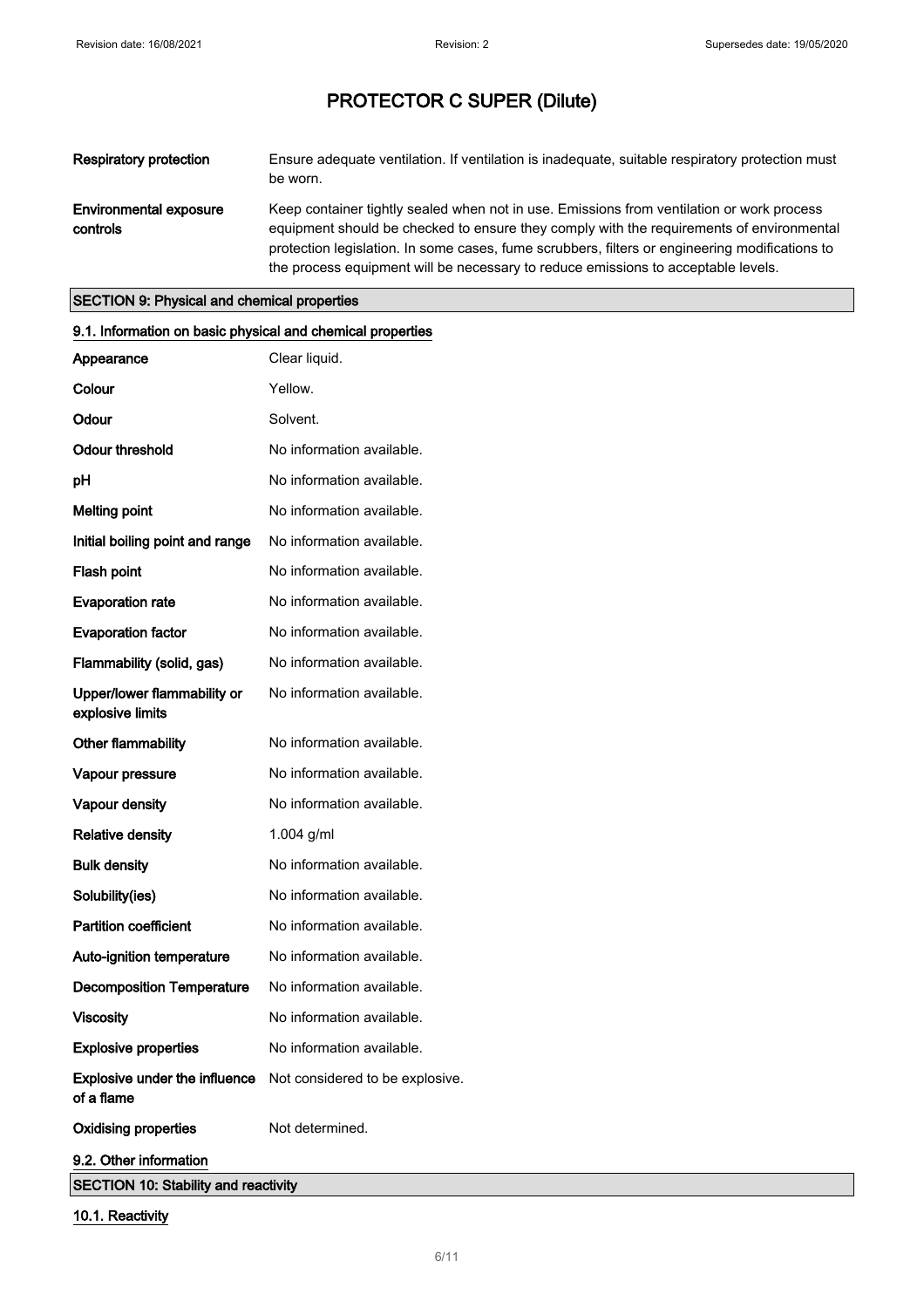| Reactivity                                                          | See the other subsections of this section for further details.                                                                                                          |
|---------------------------------------------------------------------|-------------------------------------------------------------------------------------------------------------------------------------------------------------------------|
| 10.2. Chemical stability                                            |                                                                                                                                                                         |
| <b>Stability</b>                                                    | Stable at normal ambient temperatures and when used as recommended. Stable under the<br>prescribed storage conditions.                                                  |
| 10.3. Possibility of hazardous reactions                            |                                                                                                                                                                         |
| Possibility of hazardous<br>reactions                               | No potentially hazardous reactions known.                                                                                                                               |
| 10.4. Conditions to avoid                                           |                                                                                                                                                                         |
| Conditions to avoid                                                 | There are no known conditions that are likely to result in a hazardous situation.                                                                                       |
| 10.5. Incompatible materials                                        |                                                                                                                                                                         |
| <b>Materials to avoid</b>                                           | No specific material or group of materials is likely to react with the product to produce a<br>hazardous situation.                                                     |
| 10.6. Hazardous decomposition products                              |                                                                                                                                                                         |
| Hazardous decomposition<br>products                                 | Does not decompose when used and stored as recommended. Thermal decomposition or<br>combustion products may include the following substances: Harmful gases or vapours. |
| <b>SECTION 11: Toxicological information</b>                        |                                                                                                                                                                         |
| 11.1. Information on toxicological effects                          |                                                                                                                                                                         |
| Acute toxicity - oral                                               |                                                                                                                                                                         |
| Notes (oral LD <sub>50</sub> )                                      | Based on available data the classification criteria are not met.                                                                                                        |
| Acute toxicity - dermal                                             |                                                                                                                                                                         |
| Notes (dermal LD <sub>50</sub> )                                    | Based on available data the classification criteria are not met.                                                                                                        |
| Acute toxicity - inhalation<br>Notes (inhalation LC <sub>50</sub> ) | Based on available data the classification criteria are not met.                                                                                                        |
| Skin corrosion/irritation                                           |                                                                                                                                                                         |
| Animal data                                                         | Based on available data the classification criteria are not met.                                                                                                        |
| Serious eye damage/irritation<br>Serious eye damage/irritation      | Based on available data the classification criteria are not met.                                                                                                        |
| Respiratory sensitisation                                           |                                                                                                                                                                         |
| <b>Respiratory sensitisation</b>                                    | Based on available data the classification criteria are not met.                                                                                                        |
| Skin sensitisation                                                  |                                                                                                                                                                         |
| <b>Skin sensitisation</b>                                           | Based on available data the classification criteria are not met.                                                                                                        |
| Germ cell mutagenicity<br>Genotoxicity - in vitro                   | Based on available data the classification criteria are not met.                                                                                                        |
| Carcinogenicity                                                     |                                                                                                                                                                         |
| Carcinogenicity                                                     | Based on available data the classification criteria are not met.                                                                                                        |
| <b>IARC</b> carcinogenicity                                         | None of the ingredients are listed or exempt.                                                                                                                           |
| Reproductive toxicity                                               |                                                                                                                                                                         |
| Reproductive toxicity - fertility                                   | Based on available data the classification criteria are not met.                                                                                                        |
| Reproductive toxicity -<br>development                              | Based on available data the classification criteria are not met.                                                                                                        |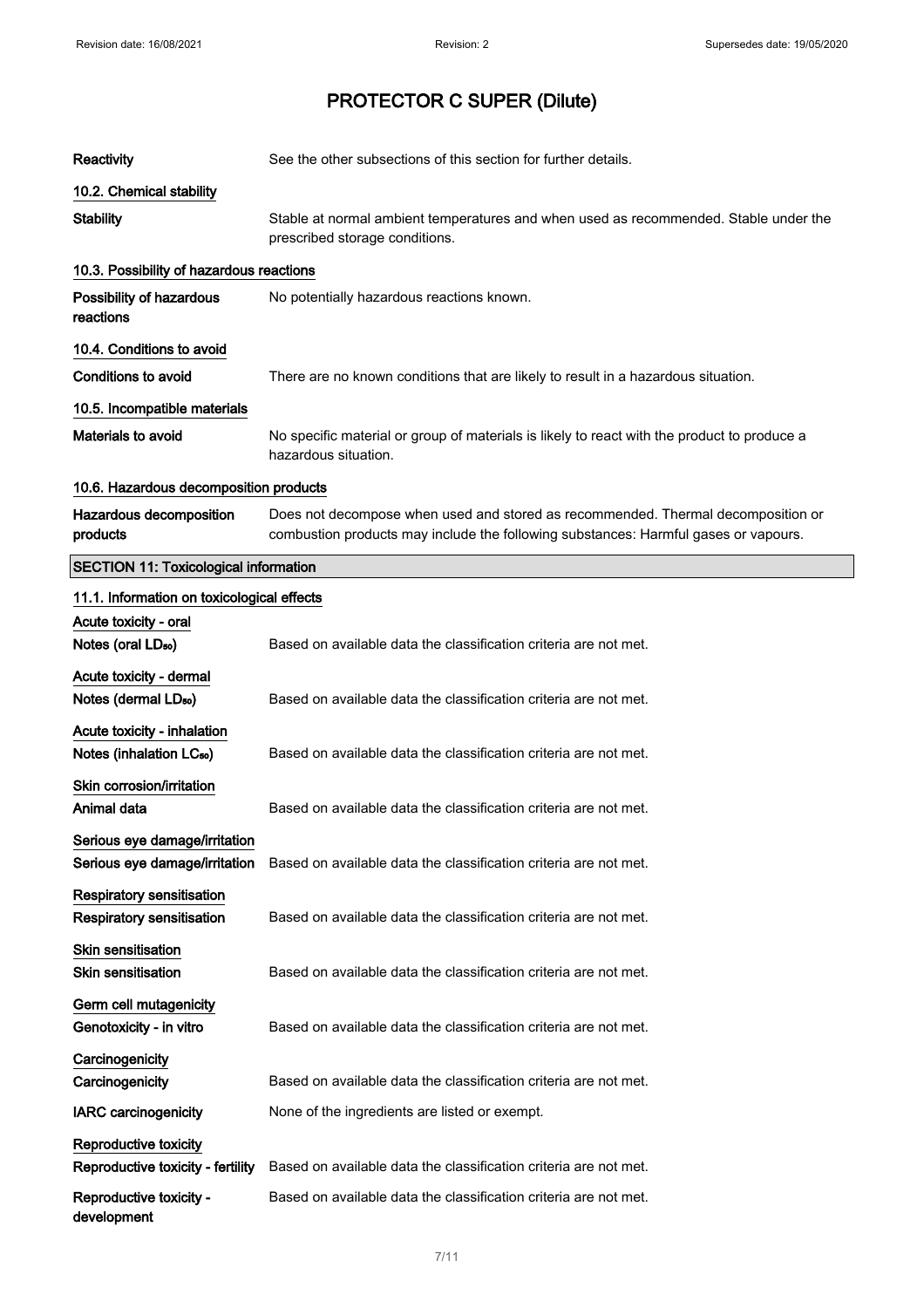| Specific target organ toxicity - single exposure   |                                                                                                                                                                                                                                                                                |  |  |
|----------------------------------------------------|--------------------------------------------------------------------------------------------------------------------------------------------------------------------------------------------------------------------------------------------------------------------------------|--|--|
| STOT - single exposure                             | Not classified as a specific target organ toxicant after a single exposure.                                                                                                                                                                                                    |  |  |
| Specific target organ toxicity - repeated exposure |                                                                                                                                                                                                                                                                                |  |  |
| STOT - repeated exposure                           | Not classified as a specific target organ toxicant after repeated exposure.                                                                                                                                                                                                    |  |  |
| Aspiration hazard                                  |                                                                                                                                                                                                                                                                                |  |  |
| Aspiration hazard                                  | Based on available data the classification criteria are not met.                                                                                                                                                                                                               |  |  |
| <b>General information</b>                         | The severity of the symptoms described will vary dependent on the concentration and the<br>length of exposure. May cause an allergic reaction in sensitive individuals.                                                                                                        |  |  |
| Inhalation                                         | No specific symptoms known.                                                                                                                                                                                                                                                    |  |  |
| Ingestion                                          | No specific symptoms known.                                                                                                                                                                                                                                                    |  |  |
| Skin contact                                       | May cause skin sensitisation or allergic reactions in sensitive individuals.                                                                                                                                                                                                   |  |  |
| Eye contact                                        | May be slightly irritating to eyes.                                                                                                                                                                                                                                            |  |  |
| Route of exposure                                  | Ingestion Inhalation Skin and/or eye contact                                                                                                                                                                                                                                   |  |  |
| <b>Target organs</b>                               | No specific target organs known.                                                                                                                                                                                                                                               |  |  |
| <b>Medical considerations</b>                      | Skin disorders and allergies.                                                                                                                                                                                                                                                  |  |  |
| <b>SECTION 12: Ecological information</b>          |                                                                                                                                                                                                                                                                                |  |  |
| 12.1. Toxicity                                     |                                                                                                                                                                                                                                                                                |  |  |
| <b>Toxicity</b>                                    | Aquatic Acute 1 - H400 Very toxic to aquatic life. Aquatic Chronic 1 - H410 Very toxic to<br>aquatic life with long lasting effects.                                                                                                                                           |  |  |
| 12.2. Persistence and degradability                |                                                                                                                                                                                                                                                                                |  |  |
|                                                    | Persistence and degradability The degradability of the product is not known.                                                                                                                                                                                                   |  |  |
| 12.3. Bioaccumulative potential                    |                                                                                                                                                                                                                                                                                |  |  |
| <b>Bioaccumulative potential</b>                   | No data available on bioaccumulation.                                                                                                                                                                                                                                          |  |  |
| Partition coefficient                              | No information available.                                                                                                                                                                                                                                                      |  |  |
| 12.4. Mobility in soil                             |                                                                                                                                                                                                                                                                                |  |  |
| <b>Mobility</b>                                    | No data available.                                                                                                                                                                                                                                                             |  |  |
| 12.5. Results of PBT and vPvB assessment           |                                                                                                                                                                                                                                                                                |  |  |
| 12.6. Other adverse effects                        |                                                                                                                                                                                                                                                                                |  |  |
| Other adverse effects                              | None known.                                                                                                                                                                                                                                                                    |  |  |
| <b>Toxicity of ingredients</b>                     |                                                                                                                                                                                                                                                                                |  |  |
| <b>SECTION 13: Disposal considerations</b>         |                                                                                                                                                                                                                                                                                |  |  |
| 13.1. Waste treatment methods                      |                                                                                                                                                                                                                                                                                |  |  |
| <b>General information</b>                         | This material and its container must be disposed of in a safe way. When handling waste, the<br>safety precautions applying to handling of the product should be considered. Empty<br>containers or liners may retain some product residues and hence be potentially hazardous. |  |  |
| <b>Disposal methods</b>                            | Do not empty into drains. Dispose of contents/container in accordance with national<br>regulations.                                                                                                                                                                            |  |  |

#### 8/ 11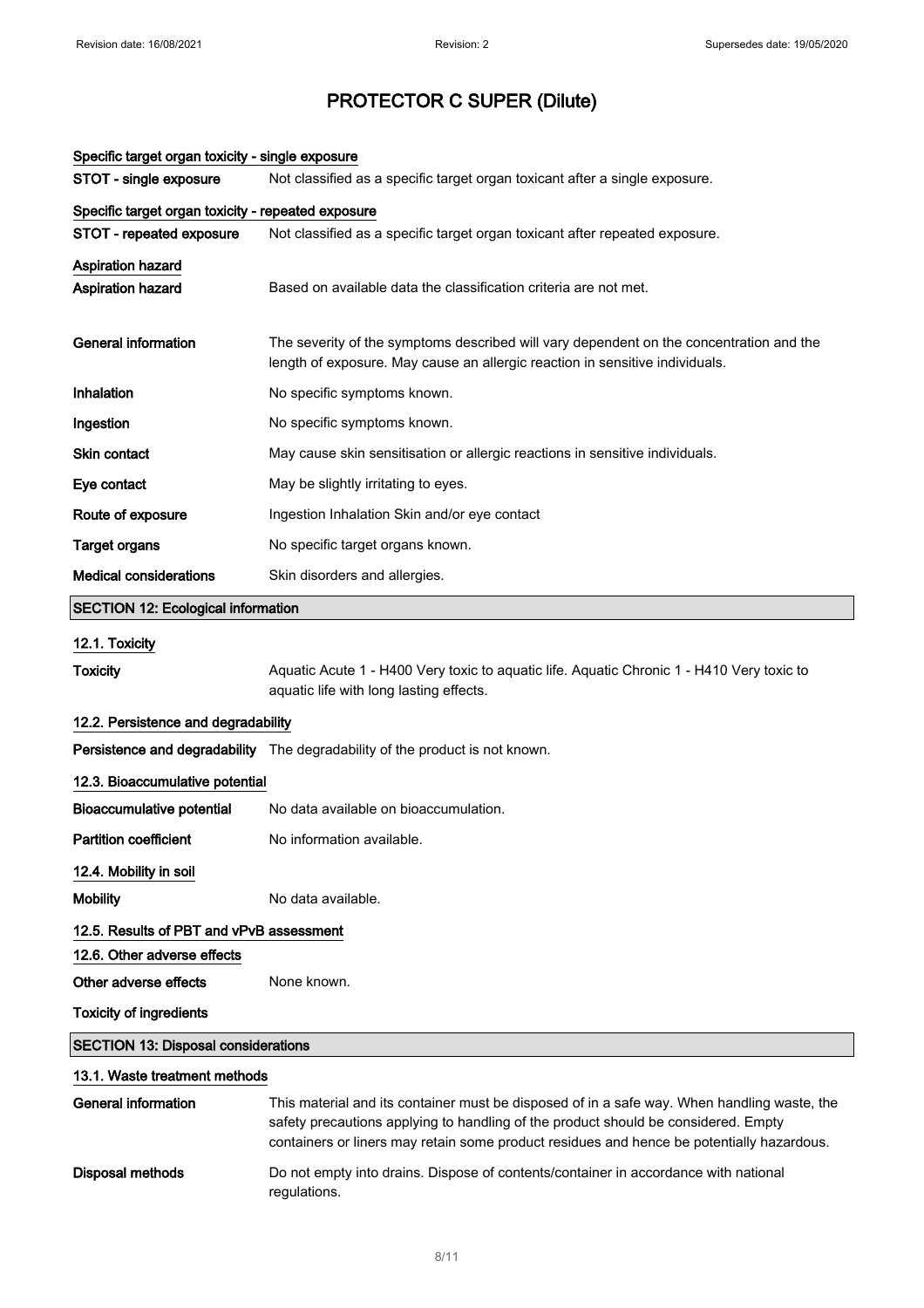| <b>Waste class</b>                       | Waste disposal key number from EWC is 20 01 19 (Pesticides)                                                                                |  |
|------------------------------------------|--------------------------------------------------------------------------------------------------------------------------------------------|--|
| <b>SECTION 14: Transport information</b> |                                                                                                                                            |  |
| General                                  | For limited quantity packaging/limited load information, consult the relevant modal<br>documentation using the data shown in this section. |  |
| 14.1. UN number                          |                                                                                                                                            |  |
| UN No. (ADR/RID)                         | 3082                                                                                                                                       |  |
| UN No. (IMDG)                            | 3082                                                                                                                                       |  |
| UN No. (ICAO)                            | 3082                                                                                                                                       |  |
| UN No. (ADN)                             | 3082                                                                                                                                       |  |
| 14.2. UN proper shipping name            |                                                                                                                                            |  |
| Proper shipping name<br>(ADR/RID)        | ENVIRONMENTALLY HAZARDOUS SUBSTANCE, LIQUID, N.O.S. (CONTAINS<br>CYPERMETHRIN TECHNICAL and PYRIPROXIFEN)                                  |  |
|                                          | Proper shipping name (IMDG) ENVIRONMENTALLY HAZARDOUS SUBSTANCE, LIQUID, N.O.S. (CONTAINS<br>CYPERMETHRIN TECHNICAL and PYRIPROXIFEN)      |  |
| Proper shipping name (ICAO)              | ENVIRONMENTALLY HAZARDOUS SUBSTANCE, LIQUID, N.O.S. (CONTAINS<br>CYPERMETHRIN TECHNICAL and PYRIPROXIFEN)                                  |  |
| Proper shipping name (ADN)               | ENVIRONMENTALLY HAZARDOUS SUBSTANCE, LIQUID, N.O.S. (CONTAINS<br>CYPERMETHRIN TECHNICAL and PYRIPROXIFEN)                                  |  |
| 14.3. Transport hazard class(es)         |                                                                                                                                            |  |
| <b>ADR/RID class</b>                     | 9                                                                                                                                          |  |
| <b>ADR/RID classification code</b>       | M6                                                                                                                                         |  |
| <b>ADR/RID label</b>                     | 9                                                                                                                                          |  |
| <b>IMDG class</b>                        | 9                                                                                                                                          |  |
| ICAO class/division                      | 9                                                                                                                                          |  |
| <b>ADN</b> class                         | 9                                                                                                                                          |  |
| <b>Transport labels</b>                  |                                                                                                                                            |  |
|                                          |                                                                                                                                            |  |
| 14.4. Packing group                      |                                                                                                                                            |  |
| ADR/RID packing group                    | $\mathbf{III}$                                                                                                                             |  |
| <b>IMDG packing group</b>                | $\mathbf{III}$                                                                                                                             |  |
| ICAO packing group                       | Ш                                                                                                                                          |  |
| ADN packing group                        | $\ensuremath{\mathsf{III}}\xspace$                                                                                                         |  |

14.5. Environmental hazards

Environmentally hazardous substance/marine pollutant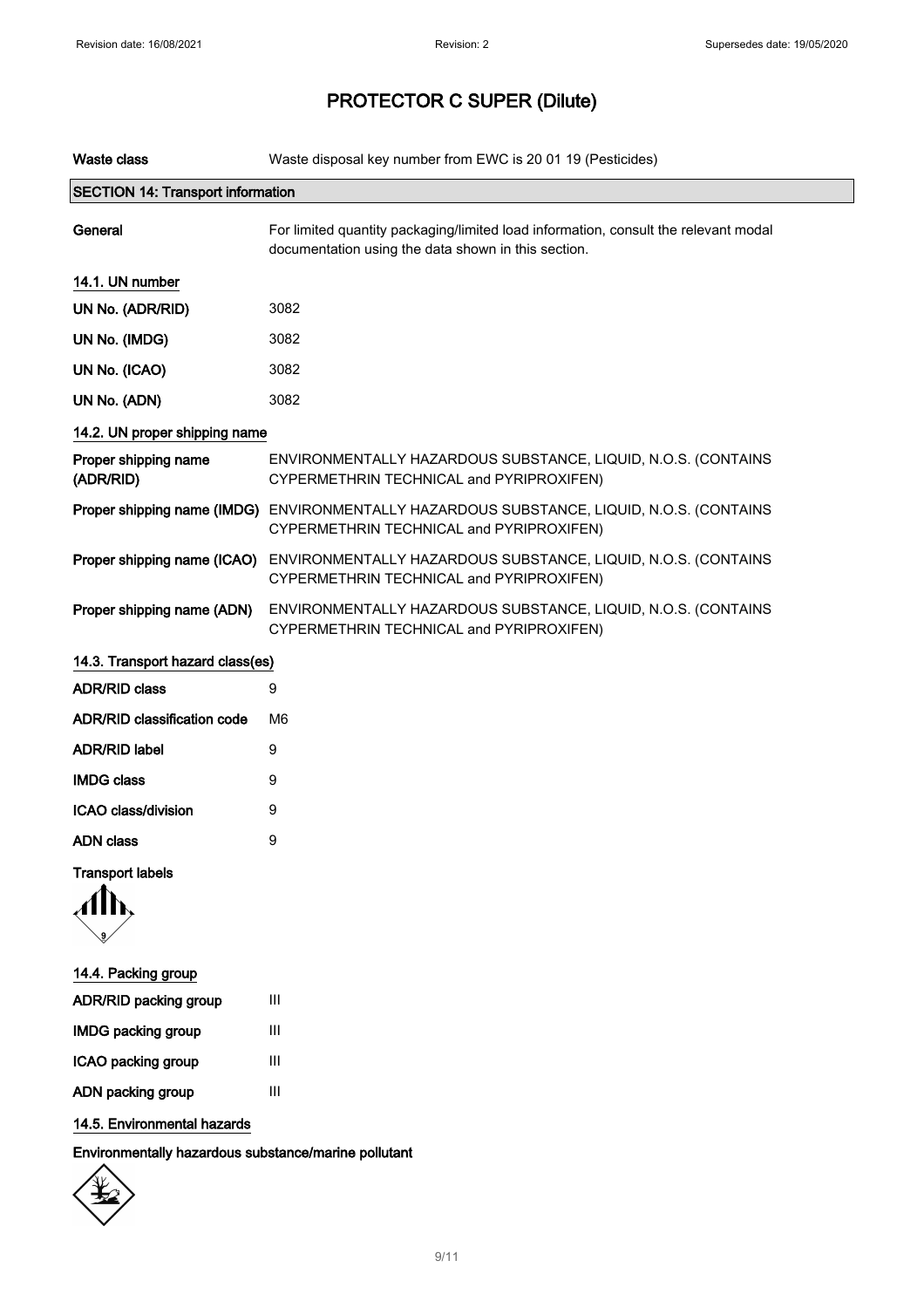### 14.6. Special precautions for user

Always transport in closed containers that are upright and secure. Ensure that persons transporting the product know what to do in the event of an accident or spillage.

| EmS                                              | F-A, S-F   |
|--------------------------------------------------|------------|
| ADR transport category                           | 3          |
| <b>Emergency Action Code</b>                     | $\cdot 37$ |
| <b>Hazard Identification Number</b><br>(ADR/RID) | 90         |
| Tunnel restriction code                          | $(-)$      |

14.7. Transport in bulk according to Annex II of MARPOL and the IBC Code

Transport in bulk according to Not applicable. Annex II of MARPOL 73/78 and the IBC Code

SECTION 15: Regulatory information

#### 15.1. Safety, health and environmental regulations/legislation specific for the substance or mixture

| <b>National regulations</b> | Authorisation number: PCN 100079<br>EH40/2005 Workplace exposure limits.<br>Health and Safety at Work etc. Act 1974 (as amended).<br>The Carriage of Dangerous Goods and Use of Transportable Pressure Equipment<br>Regulations 2009 (SI 2009 No. 1348) (as amended) ["CDG 2009"]. |
|-----------------------------|------------------------------------------------------------------------------------------------------------------------------------------------------------------------------------------------------------------------------------------------------------------------------------|
| EU legislation              | Regulation (EC) No 1907/2006 of the European Parliament and of the Council of 18<br>December 2006 concerning the Registration, Evaluation, Authorisation and Restriction of<br>Chemicals (REACH) (as amended).                                                                     |
|                             | Commission Regulation (EU) No 2015/830 of 28 May 2015.<br>Regulation (EC) No 1272/2008 of the European Parliament and of the Council of 16<br>December 2008 on classification, labelling and packaging of substances and mixtures (as<br>amended).                                 |

#### 15.2. Chemical safety assessment

No chemical safety assessment has been carried out.

#### Inventories

#### EU - EINECS/ELINCS

None of the ingredients are listed or exempt.

#### SECTION 16: Other information